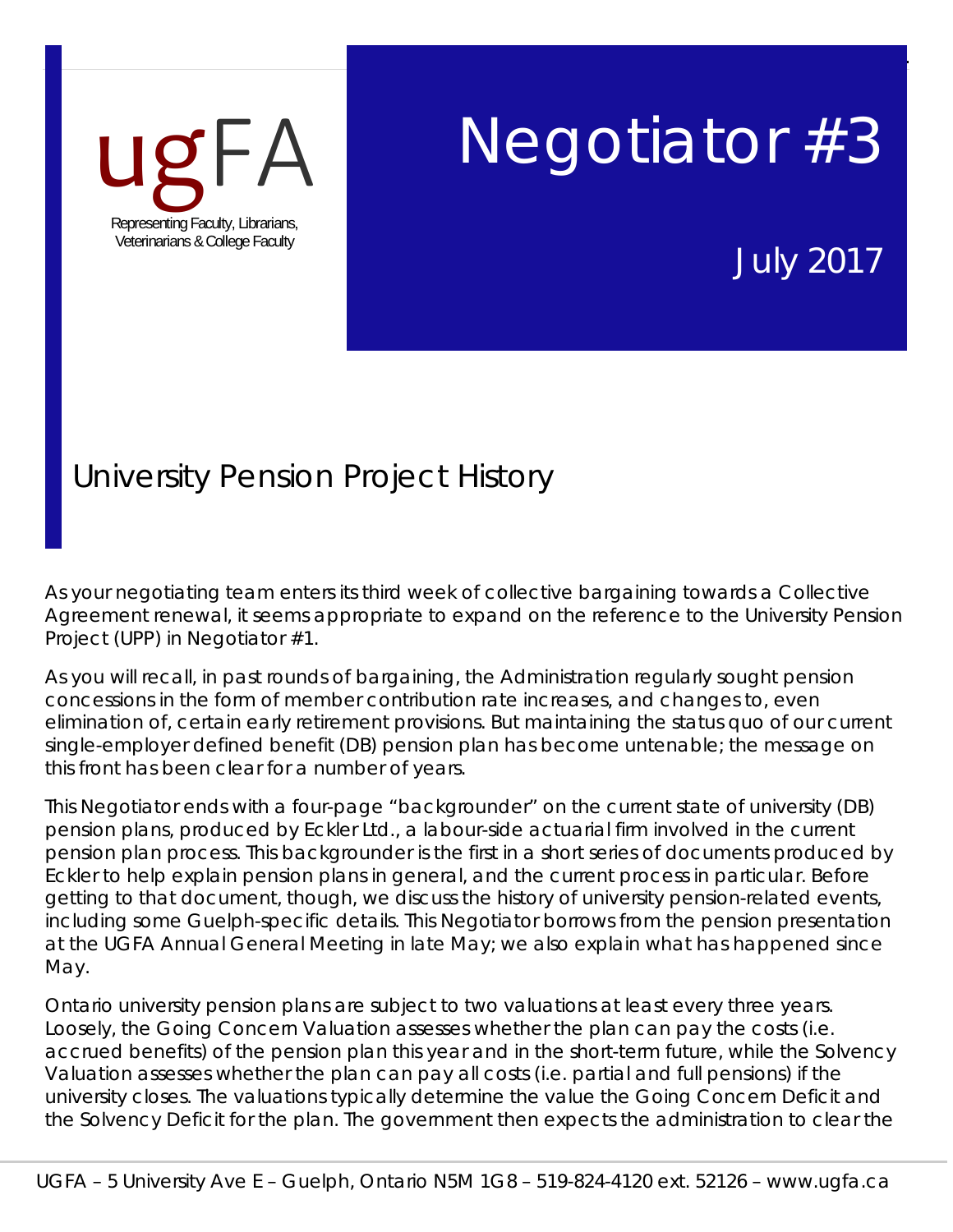deficits by making yearly payments over an amortization window the government defines (15 years, in the recent past).

It is interesting to note that some provincial governments have exempted their universities from undergoing solvency valuations, with the idea being that they are not going to close. UGFA members who have been at the university for a sufficient number of years will recall the previous President, Alastair Summerlee, continuously lobbying the Ontario government hard to give the universities this exemption. At the same time**, money started being set aside in the "Internally Restricted" part of the Operating Fund, tagged as being used for such pension payments**. Over time, some money was shifted into the pension fund, but the balance of this set-aside pot has grown to exceed \$70M. In the early days when the set-aside money was a mere \$40M, **President Summerlee said** publicly that if he could secure a solvency exemption then **he could use that \$40M for a spending spree to hire new faculty**.

The Ontario government never gave this exemption, but instead offered periods of "solvency relief," during which no or limited solvency deficit payments had to be made. Hand-in-hand with the relief came **a push from the government for a sector-wide all-employees multiemployer jointly-sponsored pension plan (JSPP)**. The promise was that such a plan would be **exempt from solvency valuations**. JSPPs are described briefly in the appended Eckler document and will be the focus of a subsequent backgrounder. The key points of a JSPP are that the employer and employees share the governance and the risk 50-50. In our current single-employer plan, the employer has sole governance and owns all of the risk.

The University of Guelph administers three pension plans. UGFA members are in the Professional Plan, which also includes Professional & Managerial Staff, Executive and "Excluded" Faculty (to whom we refer as the "non-unionized and unrepresented"), and members of the Ontario Nurses Association. In August 2013, the Professional Plan had around \$800M in assets, with a going concern deficit of \$163M and a solvency deficit of \$263M (the "wind-up" deficit was \$427, from which the projected value of post-retirement indexation gets deducted to reach the solvency deficit).



**In mid-2014, discussions on moving towards a sector-wide "University Pension Plan" (UPP) began**. UGFA's Pension Chair, Scott Gillies, was actively involved from the start. The process had many universities involved, with some being really interested and others being onlookers. The Government funded the initiative, splitting money between COU (money for the employers) and OCUFA (money for Faculty Associations and Trade Labour Unions).

The process built to a weekend summit in Toronto, with well-known mediators Bill Kaplan and Peter Simpson both present as facilitators. Scott and Herb Kunze, UGFA Salary Chair, represented UGFA. COU brought along the unrepresented, non-unionized employees, a group that includes members of the senior administration, presenting them as a third, separate group with interest in the plan. **The 2014 summit featured some progress, but raised many questions and challenges**. For example, the seats on the plan Sponsor Board will be allocated 50-50 to Employers and Employees, but how do we allocate the employee seats to faculty associations and trade unions?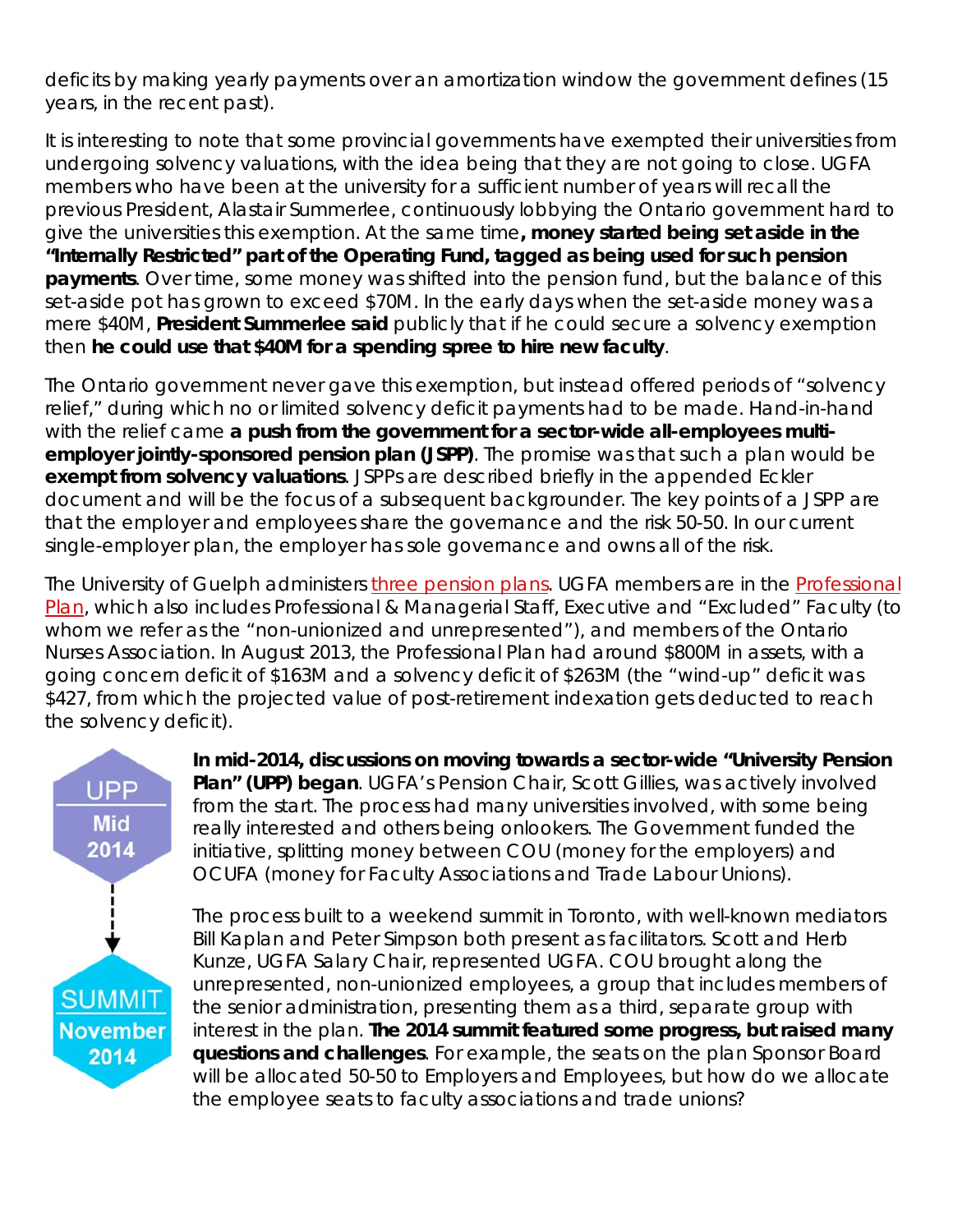

The unrepresented, non-unionized employees formed OANUE, the "Ontario Association for Non-unionized University Employees." **The faculty associations and trade unions do not see OANUE as an organized group**, since it is not unionized and, in fact, many of its members, like **senior administrators could never be in a labour union**.

**By mid-2015**, the Employer and Employee sides decided that the process should proceed with committed universities only, meaning "matched sets" of committed employer and employee groups from each involved university. The process was still called the UPP, but looking back we now say **UPP6, with** the six involved universities being **Guelph, Laurier, Nipissing, Queen's, Trent, and Toronto**.

**OANUE received funding from the COU**/Employer pot of government funding. **COU continued to push for OANUE to have a seat on the labour side of the plan Sponsor Board**, with a vote. The labour side said no way.

Plan design discussions progressed. There was agreement that **the plan will be funded by 20% of payroll**, 10% from employer and 10% from employees. The **PLAN DESIGN** 

gaps in positions on plan design elements between the Employers and Employees narrowed, but Toronto, certainly UTFA, was absent from the process by late 2015.

**SUMMIT November** 2015

UPP<sub>6</sub>

**Mid** 2015

> Another summit took place in November 2015, but the **OANUE issue**, pushed by COU, **remained a key stumbling block**.

**OANUE** 

**For all of 2016** (and part of 2015), **Peter Simpson tried to mediate the OANUE issue**, specifically its role or non-role in governance. It was a hopeless situation: three voices (COU, OANUE, and Employees) in the room, with two saying "put them there," while the people "there" (us) saying "no way."

**MEDIATION** 2016

**The mediation failed**. Peter Simpson moved on to a new role with the federal government. Our Scott Gillies also moved on to pursue a career opportunity at Wilfrid Laurier University.

Late in 2016 or early in 2017, the Guelph Administration received the new valuation results as of **August 2016. The Professional Plan**, with close to \$1B in assets, **had a Going Concern Deficit of**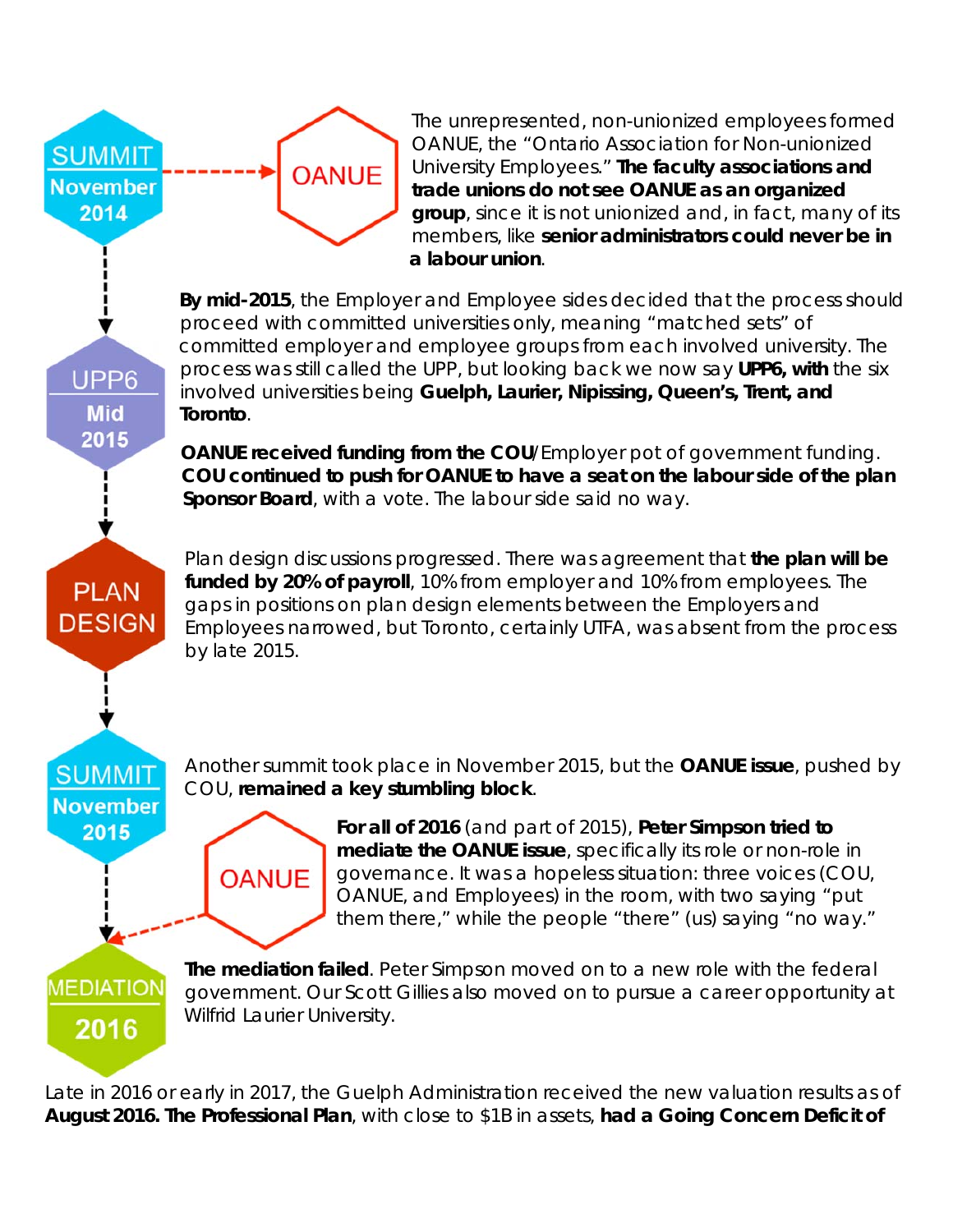**\$100M (down from \$163M)**, but the Wind-up Deficit was \$638M, which, after removing the cost of future indexation, gave **a Solvency Deficit of \$452M (up from \$263M)**. In addition, the Ontario government weakened its solvency relief regime: **Guelph would have to start making \$62M yearly payments**. Instead of making the first such payment, **the Administration sought a letter of credit from the government, avoiding the use of the "Internally Restricted" set aside money**.

Governmental desire for a multi-employer/university JSPP, meeting an asset and member threshold, remained strong, with a promised solvency valuation exemption.

In J**anuary 2017, the University of Guelph, Queen's University, and University of Toronto Administrations** decided that they should try to **move forward with a tri-university multiemployer JSPP** (that other universities could choose to join after plan inception).

The Administrations met with each of their employee groups on campus to ask if there was willingness to proceed with this model. UGFA's Ed Carter, Bill Cormack, Herb Kunze, and Susan Hubers met with VP Finance Don O'Leary and AVP Tracey Jandrisits in late January. **We agreed to be part of this new process**, with Herb as the lead. It is important to note that the state of the pension fund is owned by the sponsors of the pension plan; **many UGFA members will remember the days of "pension holidays," when the Administration decided to forgo putting money into the plan fund**. We documented our commitment and expectation in a letter to the Administration the next day, noting that **we obviously would work to help save the University and that we expected that our help would be balanced by no extraordinary or punitive Administration proposals during this round of collective bargaining**. At the meeting, Don O'Leary explained that if the solvency deficit was ignored then the University would only have to make yearly payments on **the Going Concern Deficit, totaling, in Don's estimate, \$125M**. At this point, it is perhaps important to remember again that there is \$71M set aside for pension payments and that **there is a total of \$260M in unallocated "Internally Restricted" money**.



**All employee groups on all three campuses agreed to move forward**: the faculty associations QUFA, UGFA, and UTFA; and the trade unions CUPE, OSSTF, and USWA, plus the smaller UNIFOR and OPSEU. The new process is named UPP3.

Plan design discussions continued. Subsequent backgrounders from Eckler will discuss elements of plan design, including giving a detailed look at the three current pension plans at Guelph. In this newsletter, **we will forgo discussing the various plan design provisions in detail, saving that discussion for the Fall** semester when we plan to run a pension education campaign, in the lead-up to an approval vote from our membership about entering into the UPP3 with our partner universities.

Recall, however, that the plan will be funded by 20% of payroll. The 2017 discussions accepted the previously agreed-upon design elements, which already accounted for 17.8% of payroll. In terms of cost, then, we only had a minor amount of the plan design to pin down, around 2% of payroll or 10% of plan cost, but the remaining issues were significant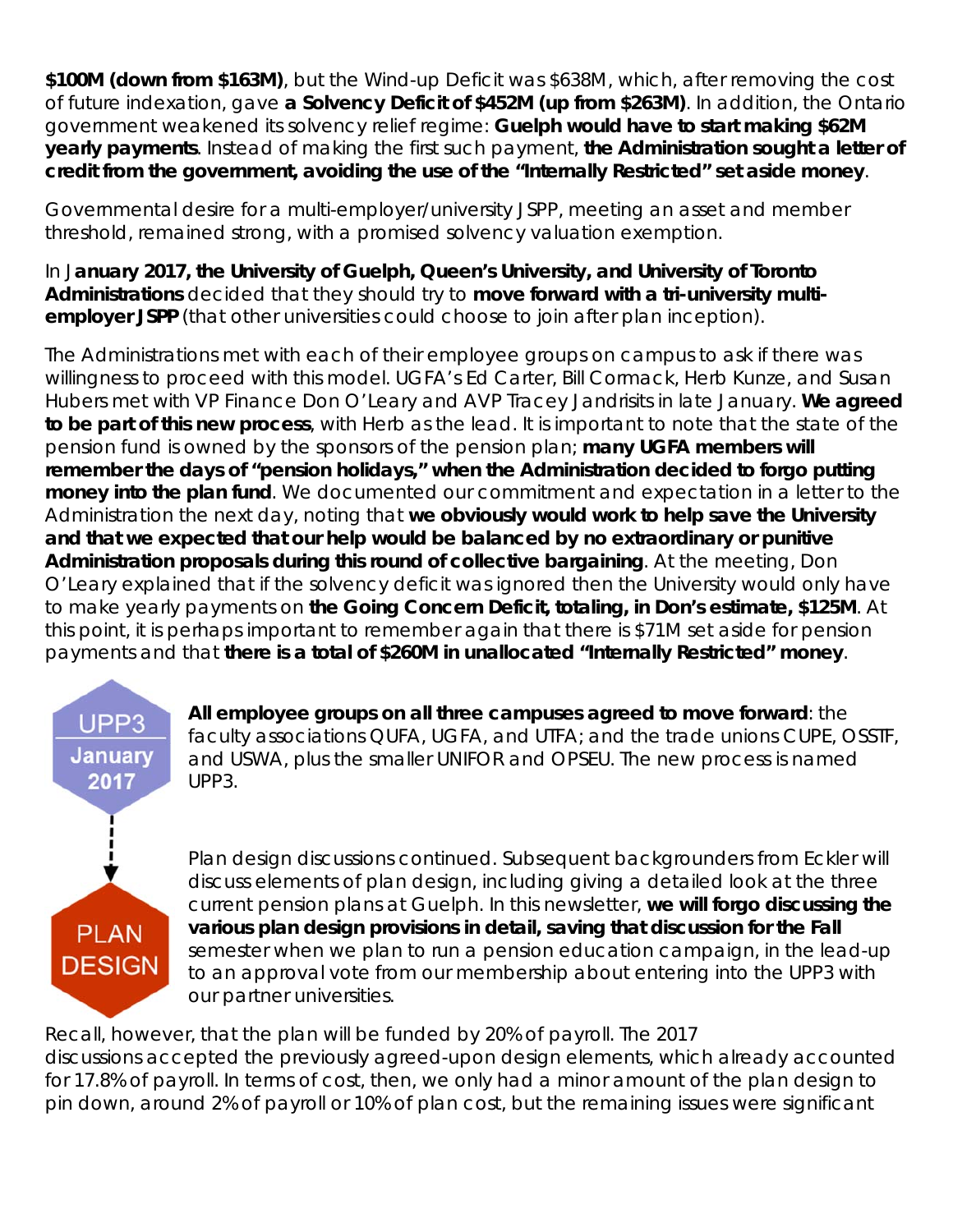and included things beyond design: OANUE, the handling of future gains/losses due to preinception service, level of reserve funds, and so on.



The most recent summit occurred in May, 2017, featuring many moving parts:

- Three Faculty Associations: QUFA, UGFA, and UTFA.
- Three big trade unions: CUPE, OSSTF, USWA, some with many locals and with provincial or national leadership present.
- Two small trade unions: OPSEU and UNIFOR, also with provincial leadership present.
- Three employers: Queen's, Guelph, Toronto.
- Numerous lawyers, actuaries, and advisors.
- Two mediators: Bill Kaplan and Eli Gedalof.

**We made significant progress at the 2017 Summit**. In the weeks following the summit, working groups came to a reasonable agreement on the question of future gains/losses and the OANUE issue finally seems on the road to being resolved. **It is expected that the employer and employee groups committed** to moving forward to discussing lower-level design issues **will signal this intention before the end of July**.

While the ideal outcome is to have all three employers and all employee groups "in the tent," ready to move forward together, as you might expect given the timeline of this project as described in this newsletter, there are challenges involved with realizing that ideal. In particular, every employee group has had to face pension-related demands in recent (and perhaps notso-recent) rounds of collective bargaining. There may well be hard-fought gains or highlycoveted provisions that a particular employee group has bargained or maintained that can't be captured in a new plan with the envisioned scope (multi-employer, all employee groups ideally). **A "best of" cherry-picking pension plan model cannot be achieved for 20% of payroll**. Guelph faces particular challenges in this regard, with 16 different employee groups all having 15 different contribution rates and four different unreduced early retirement provisions. At this point, **the realistic expectation is that all three employers, all three faculty associations, the other groups in the Guelph Professional Plan, and some of the trade unions at the different universities will move forward to the next design phase**.

We hope that the UPP3 process will end with an education campaign, presentations to members, an online pension calculator, and more, as lead up to an approval vote to enter the new plan. **If we do enter a multi-employer JSPP, our collective bargaining will no longer be clouded by pension-related concessions**. With that said, the UGFA Executive and your negotiating team (Ed Carter, Herb Kunze, Mary DeCoste, Ibrahim Deiab, Jonathan Ferris, Sue Hubers, and Denise Sanderson) see that this round of bargaining still has a pension shadow cast upon it: in particular,

- 1. **how does one see the \$260M in "Internally Restricted" money when the pension plan shortfall is solvable with ten yearly amortization payments of \$15M?**
- 2. **What should UGFA members reasonably expect from the Administration given our essential role in saving the University from having to make \$62M yearly solvency payments?**

Your negotiating team needs your support!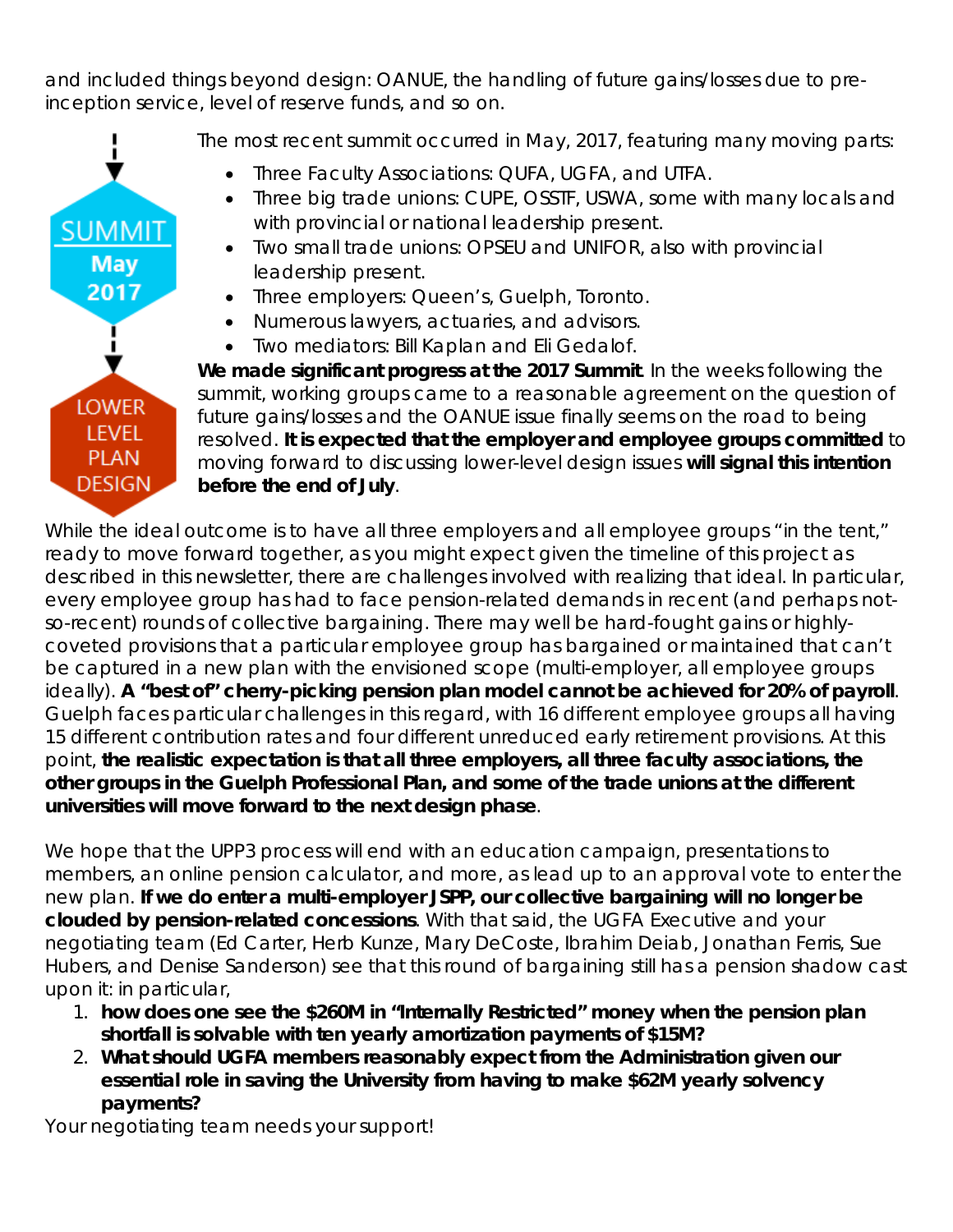**III UPP3** 

This backgrounder has been produced by the labour side of the University Pensions Project to introduce some of the key issues driving current pension discussions at Guelph, Queen's and U of T, and why a jointly sponsored pension plan (JSPP) is being explored. You will receive additional backgrounders in the coming weeks and months.

**Estimated cost of \$30,000 annual pension paid for life with a 10-year guarantee, starting at age 65**

10 years ago: **\$444,000** Today: **\$576,000 vs**

**Increase due to longer life expectancy (+80K) and low interest rates (+52K)**

## **Current status of university pension plans**

Under the defined benefit (DB) pension plan framework now in place at most Ontario universities, you receive a lifetime pension based on a formula tied to earnings and service. Your pension is paid from the pension fund, which is made up of employer and employee contributions, and investment earnings on these contributions. Employee contributions are set out in the plan text and may be modified through collective bargaining. The employer must make all necessary contributions to cover plan deficits to meet Ontario's funding requirements, and in good times, it controls any surplus.

Many pension plans in the Ontario university sector currently have significant funding shortfalls—in most cases initially triggered by the 2008 financial crisis. To pay down their shortfalls, each university administration makes large additional annual payments along with their regular pension contributions into their own plan or plans. Moreover, in the absence of major changes to their plans or to current provincial funding requirements (see page 2), or both, university administrations face hundreds of millions of dollars in additional shortfall payments. These payments have serious repercussions for operating budgets and are increasing pressure for concessions from employees, such as increasing contributions, reducing future pension benefits, or a combination of these. Indirect costs affecting negotiations could be job cuts, lower wage increases, and other austerity measures.

#### **TWO SIDES OF A PENSION PLAN**

**Assets in pension fund** Contributions and investment earnings

**Liabilities** Cost of pensions owed to active, inactive and retired members

#### **How we got here**

Three factors contributing to the current pension funding challenges are:

- 1. low interest rates;
- 2. improvements in life expectancy, which translate into longer pension payouts (and costlier pensions); and
- **3.** volatile investment markets, which are making it more difficult to achieve reasonable and predictable investment returns.

These challenges are compounded by current provincial funding requirements, which determine how the financial health of the plan is measured and what additional contributions must be made in the event of a shortfall.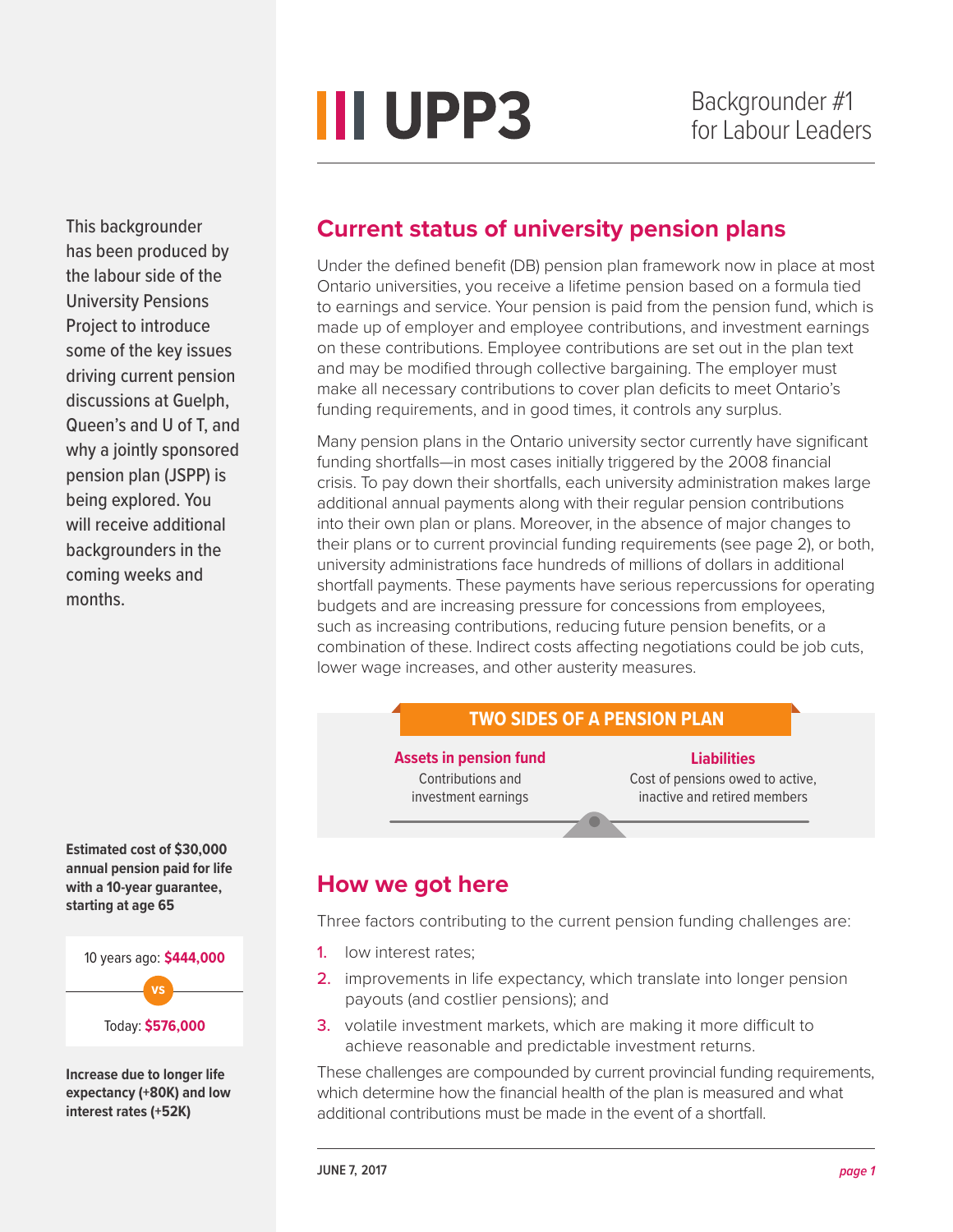## **Provincial funding requirements**

Pension plans are required to file a formal valuation with the Ontario pension regulator at least once every three years. This valuation tests a plan's health based on two scenarios:

- **1. going concern**, which assumes the plan will continue to operate as expected for many years to come; and
- **2. solvency**, which assumes the plan ends on the date of the valuation, and is designed to protect plan members in the case of employer bankruptcy.

Most plans currently have both going concern and solvency shortfalls. In particular, most plans have experienced a significant deterioration in their solvency position. This is largely because the solvency valuation is required to use pointin-time interest rates to determine the money needed to provide pensions owed to members. When interest rates drop, more money is required to provide these pensions—and vice versa. Even minor changes in interest rates can have a dramatic impact on solvency funding results.

A drop in interest rates of



increases solvency funding obligations by about



In recognition of the dramatic impact current low interest rates have had on Ontario university plans' solvency results, the province has granted temporary solvency relief for universities that eliminates, or substantially reduces, any payments to address their solvency shortfall. The province has also been working toward developing a more permanent approach to pension funding. Information released on May 19, 2017 suggests that notwithstanding this new approach, university DB plans will likely continue to face funding challenges. Please refer to UPP3 Backgrounder #4.



- **•** Tests plan's health assuming the university shuts down on the valuation date
- **•** Compares market value of fund on date of valuation to current value of pensions earned by members
- **•** Can exclude certain benefits (such as indexing)
- **•** Tied to current interest rates and prescribed assumptions
- **•** Additional deficits paid off over 5 years (under current regulations)

- - **•** Measures plan's health assuming it continues to operate long past the valuation date
- **•** Compares value of fund on date of valuation to value of benefits earned as of valuation date
- **•** Uses reasonable long-term assumptions based on information available at valuation date including:
	- **-** When members will retire
	- **-** Future investment returns
- **•** Deficits paid off over 15 years (under current regulations)

**Valuations must currently be filed with the pension regulator at least every three years.**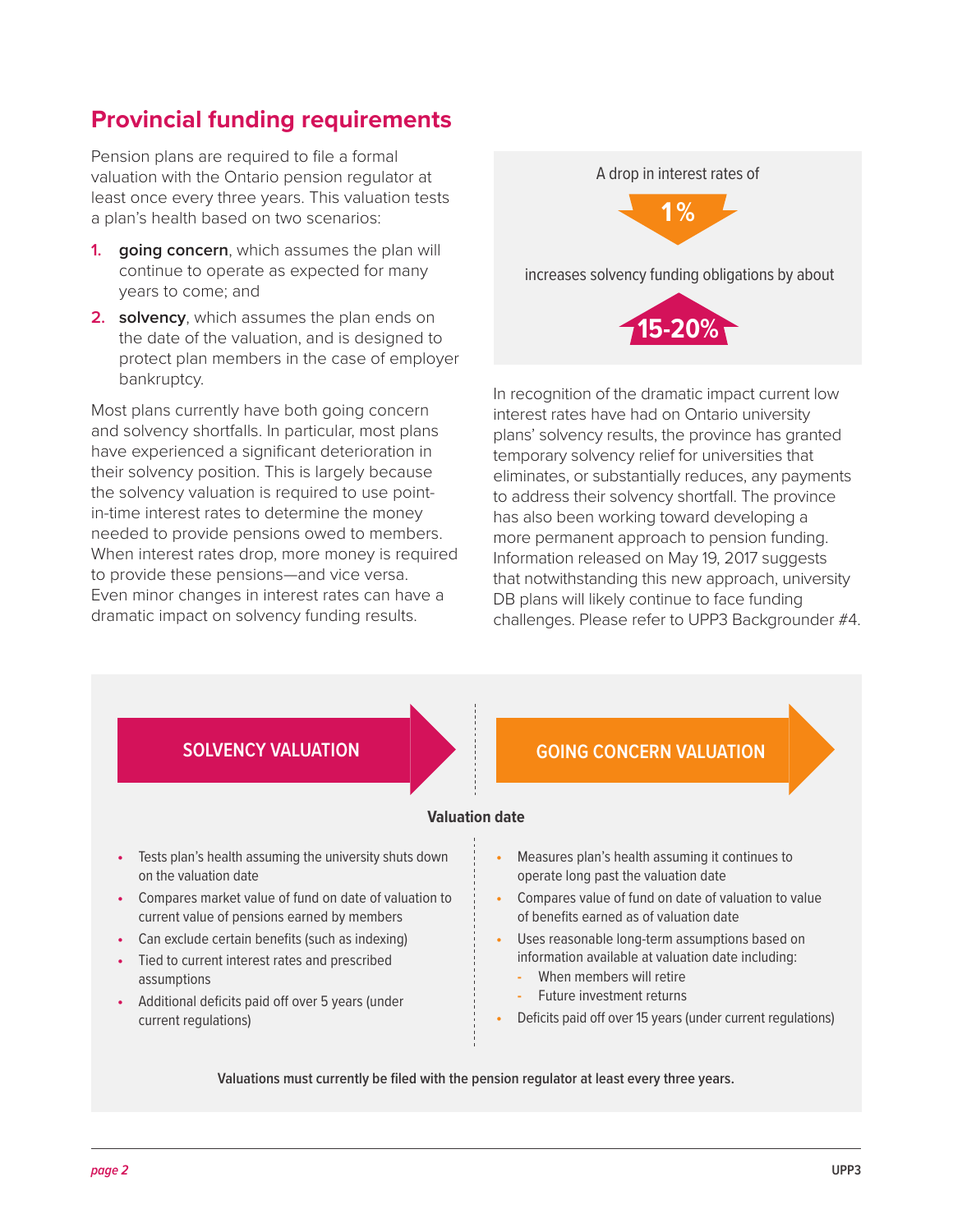### **Solvency funding review**

It is expected that solvency funding would no longer apply on conversion from a single employer pension plan to a multi-employer JSPP, and the need to fund any solvency shortfalls would be eliminated. Under the current funding regime, all multi-employer JSPPs are exempt from solvency funding. Given the success enjoyed by these plans and their collective lobbying power, the province has made no move to change JSPP funding rules.

We also know that managing the cost of funding and maintaining defined benefit pension plans in the university sector has been on the provincial government's agenda since its 2012 release of the Drummond report on the reform of Ontario's public services and subsequent budget.

The province wants equal sharing of pension costs between employers and employees—which naturally leads plan members to insist on equal participation in plan governance. The province also supports the consolidation of plans to achieve efficiencies of scale.

## **Jointly sponsored pension plan (JSPP) option**

JSPPs aren't new. Ontario's JSPPs currently make up six of the largest pension plans in the province, including the Ontario Teachers' Pension Plan (OTPP), the Ontario Municipal Employees Retirement System (OMERS) and the Healthcare of Ontario Pension Plan (HOOPP). These plans have a long history, and are internationally respected for their ability to provide secure, high-quality pensions.

JSPPs provide defined benefit pensions. However, whereas university administrations are responsible for governing current plans and ensuring they meet provincial funding requirements, management and labour sponsors in a JSPP share equally in plan governance and plan costs.

#### **UNIVERSITY PENSIONS PROJECT**

*The province wants equal sharing of pension costs between employers and employees—which naturally leads plan members to insist on equal participation in plan governance.* 

*Three important drivers of UPP3:*

- *1. Protect defined benefit pensions, which provide a secure and predictable income at retirement;*
- *2. Establish a prudent and stable funding regime; and*
- *3. Give employees an equal voice in the management of the plan.*

To achieve exemption from solvency funding and the economies of scale desired by the province, stakeholders from the University of Guelph, Queen's University and the University of Toronto are working to design a JSPP option for Ontario's universities. The goal is to provide pension benefits that are at least as good as you have today. Once the design of this JSPP option is concluded, the plan will be open to all Ontario universities that want to join. You should note that under pension law all benefits earned to date will be protected, with the JSPP design covering future benefits only.